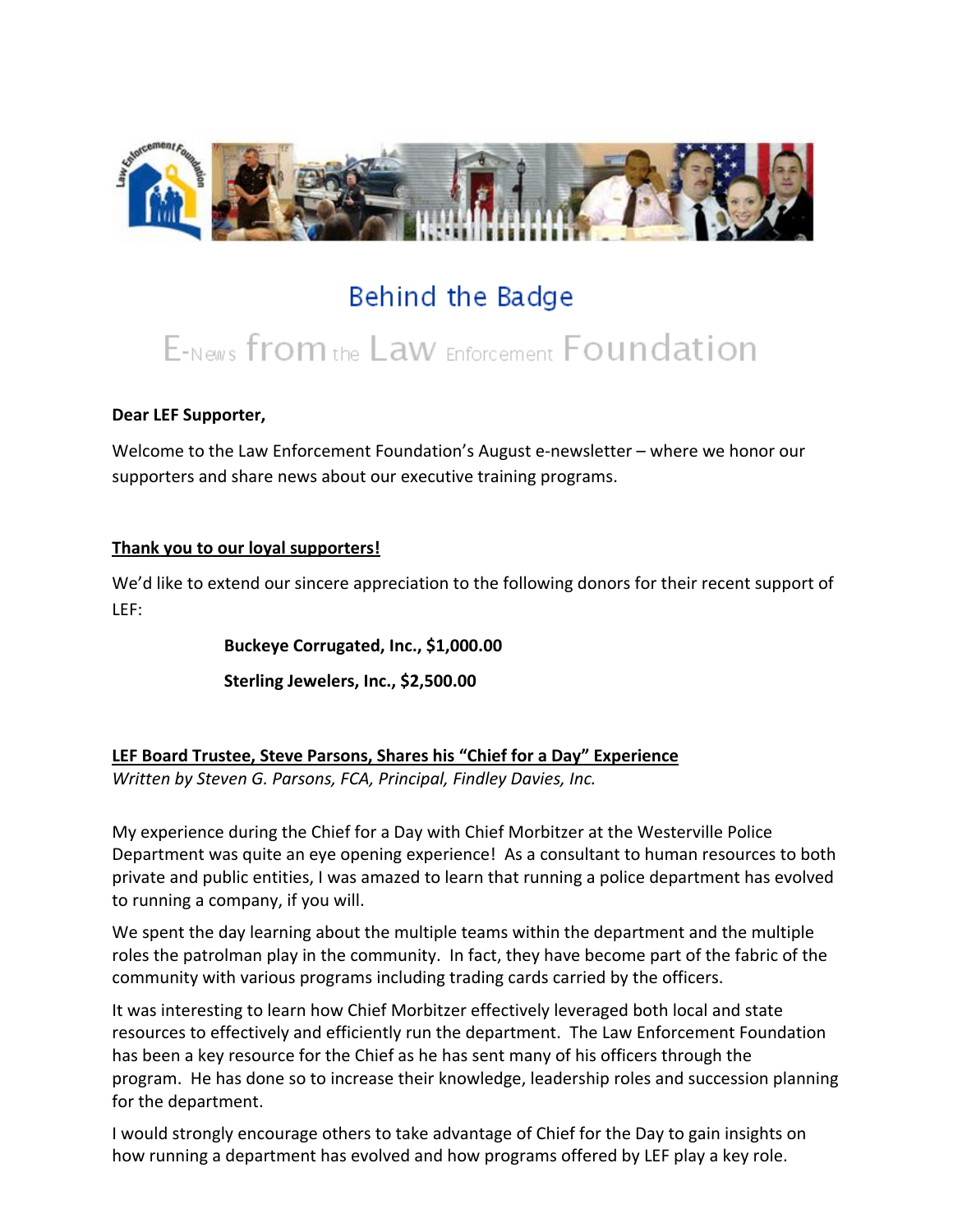In addition, it is a fun experience which included shooting a taser and a hand gun in their firing range (even with my eyes closed). Seriously, I also gained an appreciation for the on-going training both physical and educational that the officers go though each day, during the year and their careers. It is no longer simply a role protecting, but being part of the leadership within the community. It is clear that supporting the programs offered by LEF will assist local police departments in playing a greater role in their communities now and in the future.



*Steve Parsons shooting on the firearms range during "Chief for a Day".*



*Steve Parsons with his firearms instructor, Sgt. Charles Chandler. Nice aim, Steve!*